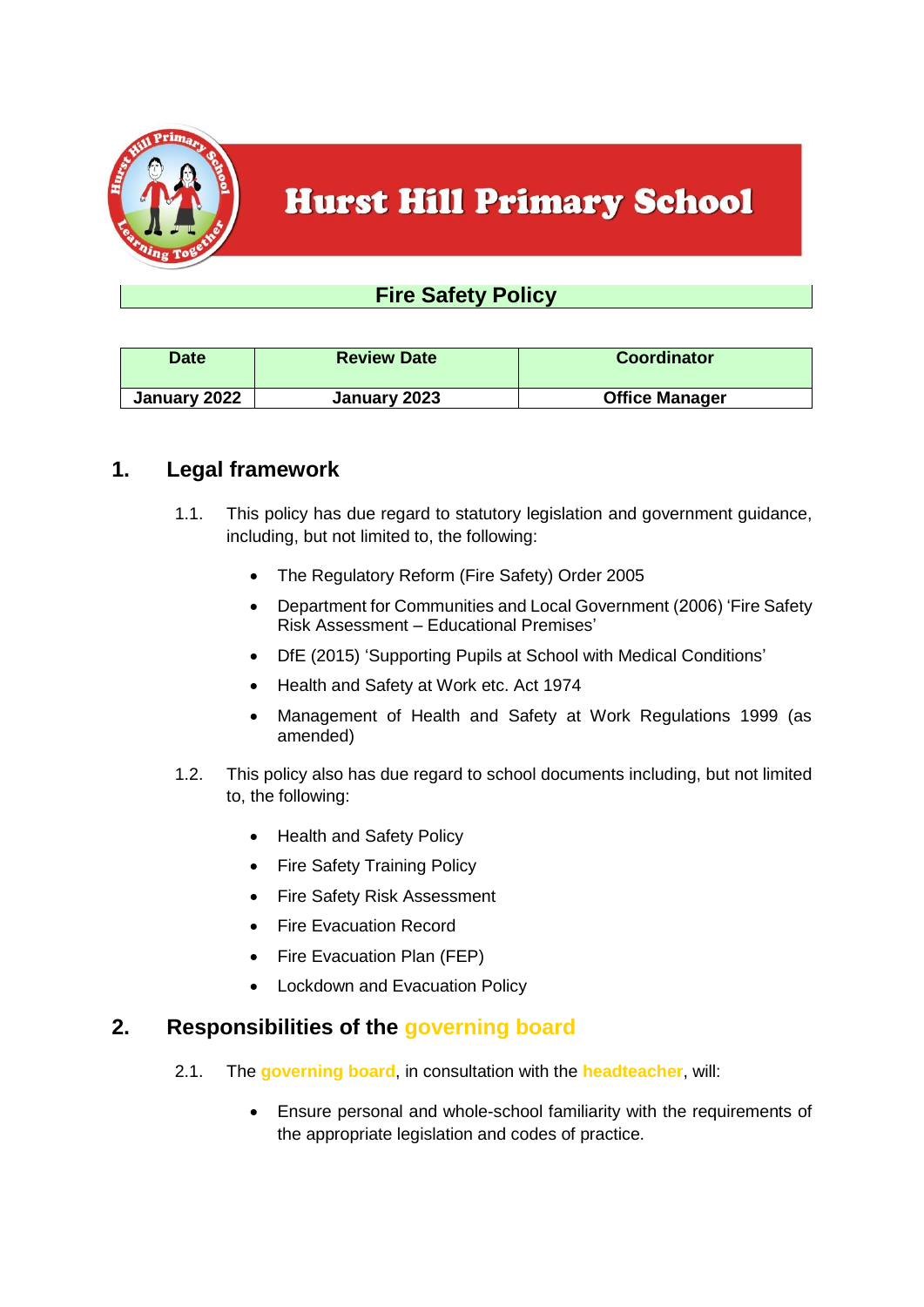- Create and monitor a management structure responsible for health and safety in the school, including but not limited to, fire safety.
- Ensure there is a detailed and enforceable policy for fire safety, and that the policy is implemented by all.
- Help to put in place measures to identify risks relating to possible accidents and injuries, suggesting reasonable adjustments to prevent them occurring.
- 2.2. The **governing board** endeavours to provide:
	- A safe place for all users of the site, including staff, pupils and visitors.
	- Safe means of entry and exit for all site users.
	- Equipment, grounds and systems of work which are safe.
	- Safe arrangements for the handling, storage and transportation of any articles and substances.
	- Safe and healthy working conditions that comply with statutory requirements, codes of practice and guidance.
	- Supervision, training and instruction, so that all staff can perform their duties in a healthy and safe manner.
	- Where necessary, protective equipment and clothing, along with any necessary guidance and instruction.
	- Adequate funds to ensure the training of the **FSO** and all other staff.

# **3. Responsibilities of the headteacher**

- 3.1. The **headteacher** will:
	- Oversee the day-to-day development and implementation of safe working practices and conditions for all staff, pupils and visitors.
	- Take reasonably practicable steps to ensure the Fire Safety Policy is implemented by all members of staff across the school.
	- Employ or designate an **FSO** to be responsible for the day-to-day implementation of the Fire Safety Policy. This person will also be the designated contact with the **LA** and the HSE where necessary.
	- Take steps to ensure all members of staff, pupils and visitors are familiar with the Fire Safety Policy.
	- Work with the **FSO** to review and update this policy accordingly, every **year**.
	- Identify risks relating to possible accidents and injuries, and make reasonable adjustments and suggestions to prevent them occurring.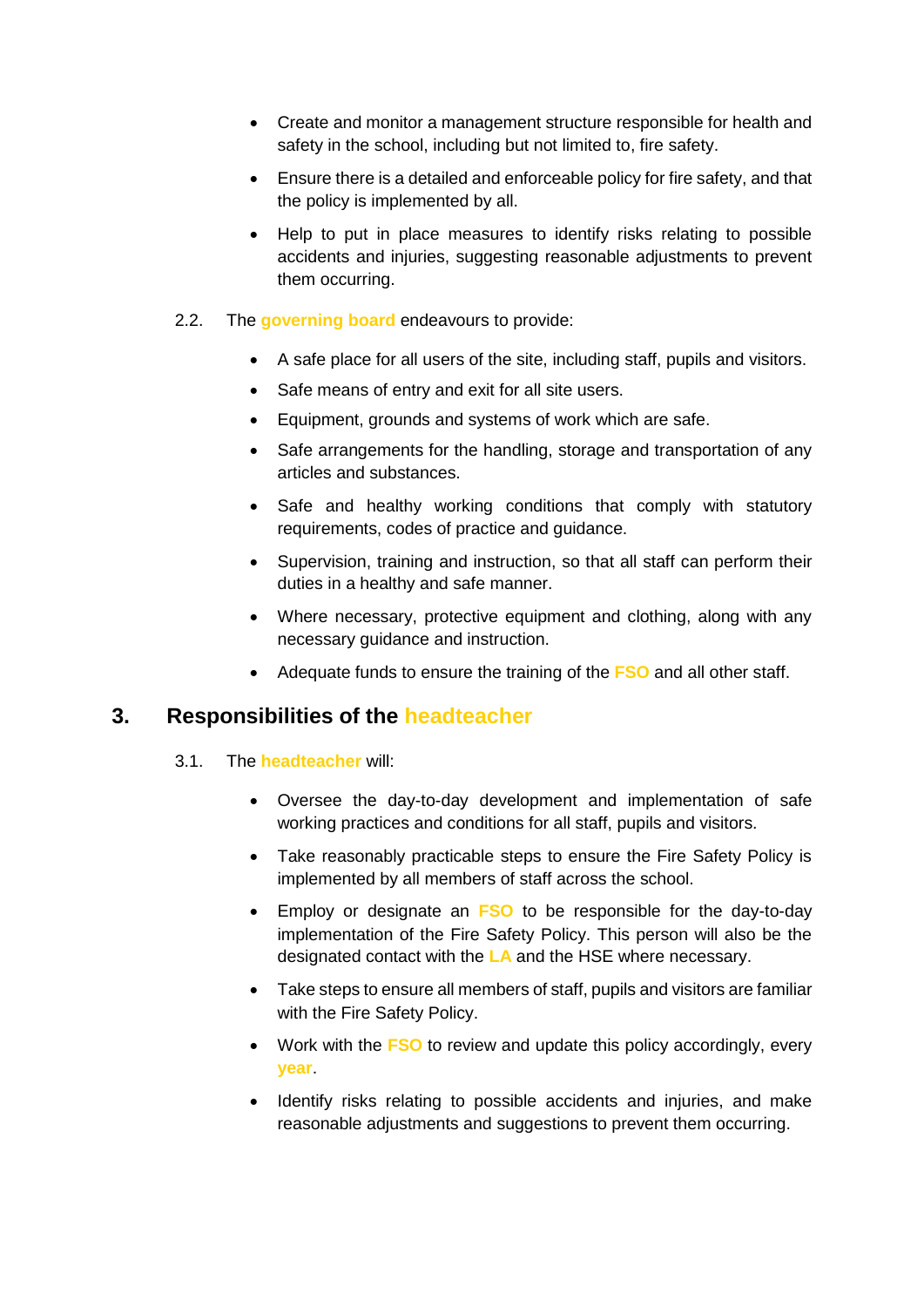# **4. Responsibilities of the fire safety officer**

#### 4.1. The **FSO** will:

- Take responsibility for the school's fire safety matters, in collaboration with the **headteacher**.
- Coordinate the implementation of all fire safety measures, ensure staff and pupil training takes place, and monitor the standard of the school's fire detection and protection equipment.
- Sporadically throughout the school year, but at least **once** per **term**, undertake a whole-school fire evacuation drill – to ensure the school's staff members, pupils and visitors know what to do in the event of a real fire.
- Review relevant and updated legislation to ensure the school is working within the parameters of the law and as safely as possible.
- Ensure new and existing staff members undertake training sessions at least **once** per **year.**
- Communicate relevant correspondence regarding fire safety to all members of staff and, where necessary, the governing board.
- Review and, if necessary, update relevant procedures **once** per **year**.
- Conduct risk assessments and ensure necessary procedures are in place to mitigate the risks of fires.
- Draw up a plan of the school, including the locations of all fire extinguishers, hosepipes and fire exits.
- Create personal emergency evacuation plans (PEEPs) for people who will require assistance during fire drills.
- Contact the emergency services in the event of a fire.
- Use fire extinguishers where necessary.
- Work with the **headteacher** to nominate a temporary **FSO** in their absence.
- Take steps to ensure the appropriate precautions, including the communication of this policy, are put in place where events are organised outside of normal school hours, or by third party organisations.
- Review activities to ensure specific restrictions on events, such as setting capacities and limiting the types of activity.
- Open the nursery extension outdoor shutters each morning as soon as the building is opened.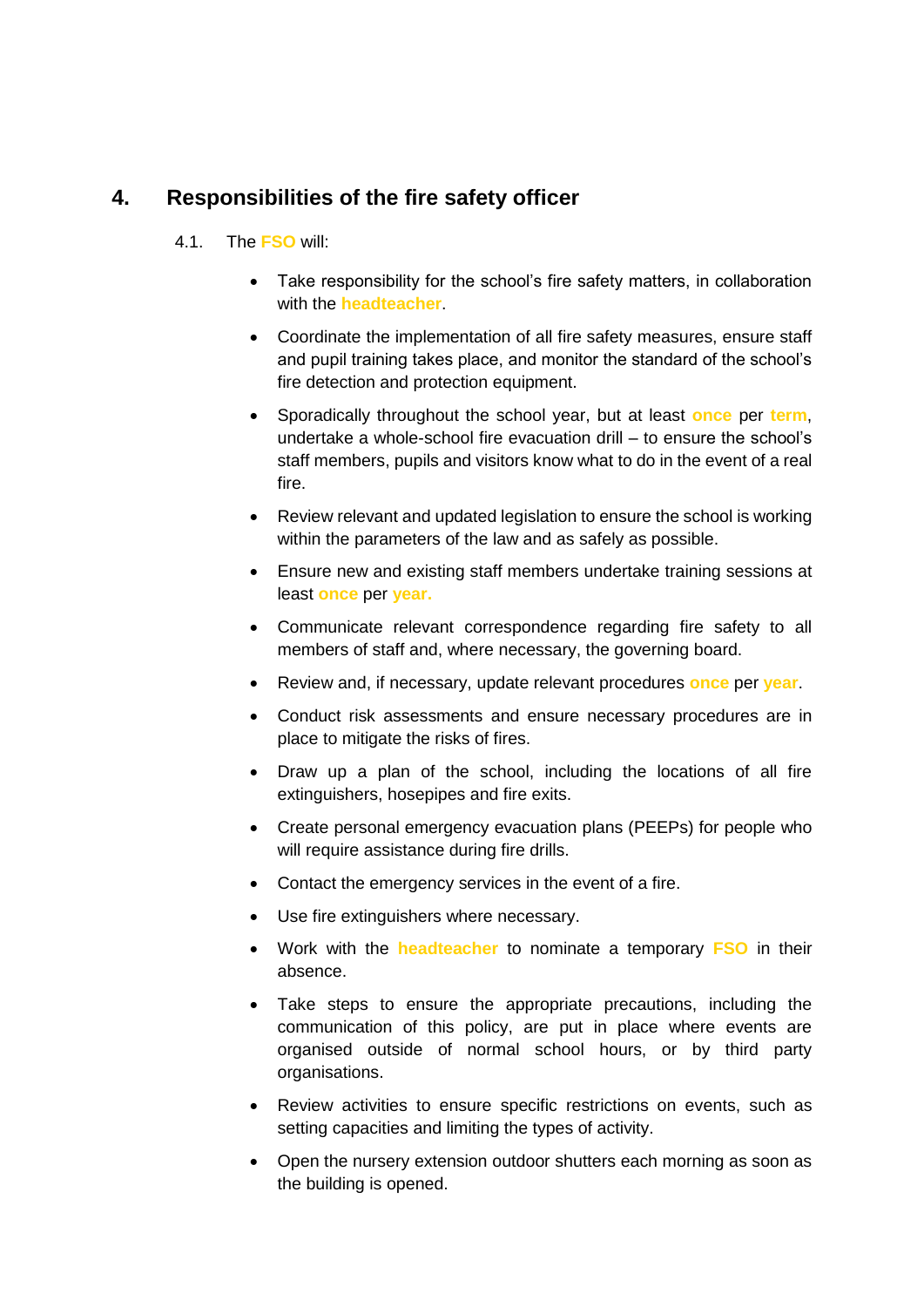Ensure waste- paper bins and recycling bins are emptied to mitigate the risk of fire.

# **5. Responsibilities of staff members**

- 5.1. Staff members will:
	- Take reasonable care of their health and safety.
	- Cooperate with their colleagues, the **FSO** and **headteacher** on all fire safety matters.
	- Carry out their work in accordance with fire safety training and instructions.
	- Inform the **FSO** of any work situation representing serious and immediate danger, so that remedial action can be taken.
	- Familiarise themselves with all their responsibilities as set out in the Fire Safety Policy, and aspects of their work relating to potential fire hazards.
	- Avoid any conduct which puts themselves or others at risk.
	- Follow, and help to carry out, relevant risk assessments to ensure the safety of themselves and other staff members, pupils and visitors.
	- Ensure that all staff, pupils and visitors are applying fire safety regulations and adhering to all rules, routines and procedures in place.
	- Ensure all equipment is in good working order and safe to use, including adequate fire safety guards. Staff will also not entertain improper use of such equipment.
	- Use the correct equipment and tools for their work and any protective clothing supplied.
	- Ensure any toxic, hazardous or flammable substances are used correctly, and stored and labelled as appropriate.
	- Report any defects in equipment or facilities to the designated **FSO** and/or the designated **health and safety officer**.
	- Take an interest in fire safety matters, and suggest any changes they think are appropriate.
	- Make suggestions as to how the school can reduce the risk of fires.
	- Exercise good standards of housekeeping and cleanliness.
	- Adhere to their common law duty to act as a prudent parent would when in charge of pupils.
	- Ensure all fire doors remain closed.
	- Kitchen staff to ensure that on hearing the fire alarm, that fire doors are closed in the kitchen server area.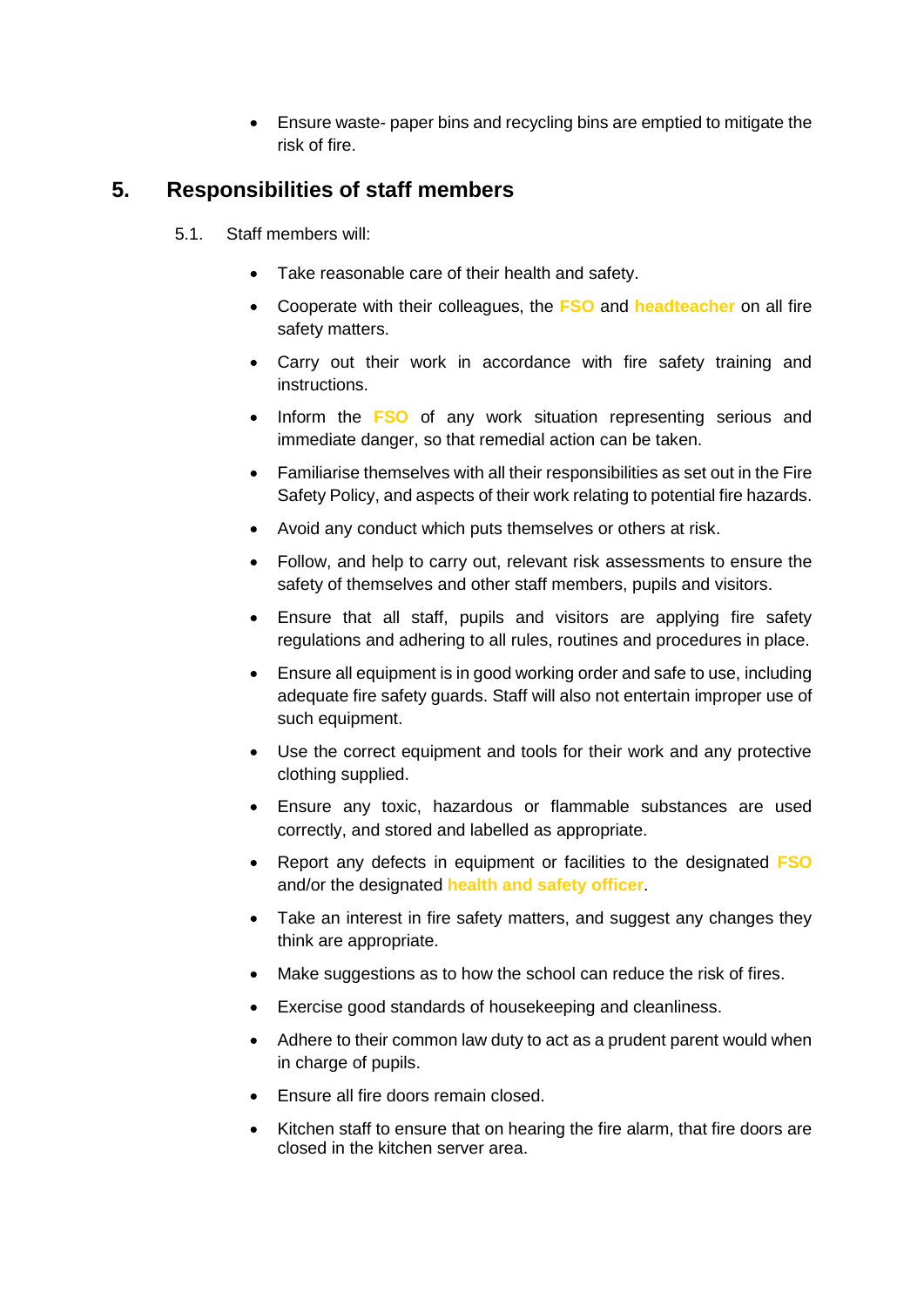# **6. Responsibilities of pupils**

- 6.1. All pupils will:
	- Exercise personal responsibility for the health and safety of themselves and others.
	- Respond to the instruction given by staff members in an emergency, e.g. evacuation procedures.
	- Observe all health and safety rules of the school.
	- Not misuse, neglect or interfere with items supplied for their, and other pupils', health and safety.
	- Report any defects in equipment or facilities to their teacher as soon as possible.

# **7. Responsibilities of visitors and contractors**

- 7.1. All visitors and contractors will:
	- Familiarise themselves with key safeguarding information presented when signing into the building.
	- Be aware of the school's evacuation procedure and fire assembly points.
	- Respond to the instruction given by staff members in an emergency.
	- Put a principal person in charge, who will take responsibility for safe practice, in the event the school is used for purposes not under the direction of the headteacher, e.g. building works.
	- Inform the **headteacher** of all potential risks to staff, pupils and visitors.
	- Assist the **headteacher** and **FSO** in carrying out relevant risk assessments, suggesting ways to mitigate potential risks, before any work is carried out.
	- Report any defects in equipment or facilities to the **FSO** and/or the designated **health and safety officer** or, failing this, the nearest member of staff.
	- Discuss any concerns regarding fire safety with the **headteacher** or **FSO**.

# **8. Risk assessments and checklists**

8.1. The **FSO**, in cooperation with the **headteacher**, has responsibility for ensuring all fire related hazards are identified and risk assessments are completed for all areas of the school, in accordance with the Department for Communities and Local Government (2006) 'fire safety risk assessment – education premises' guidance.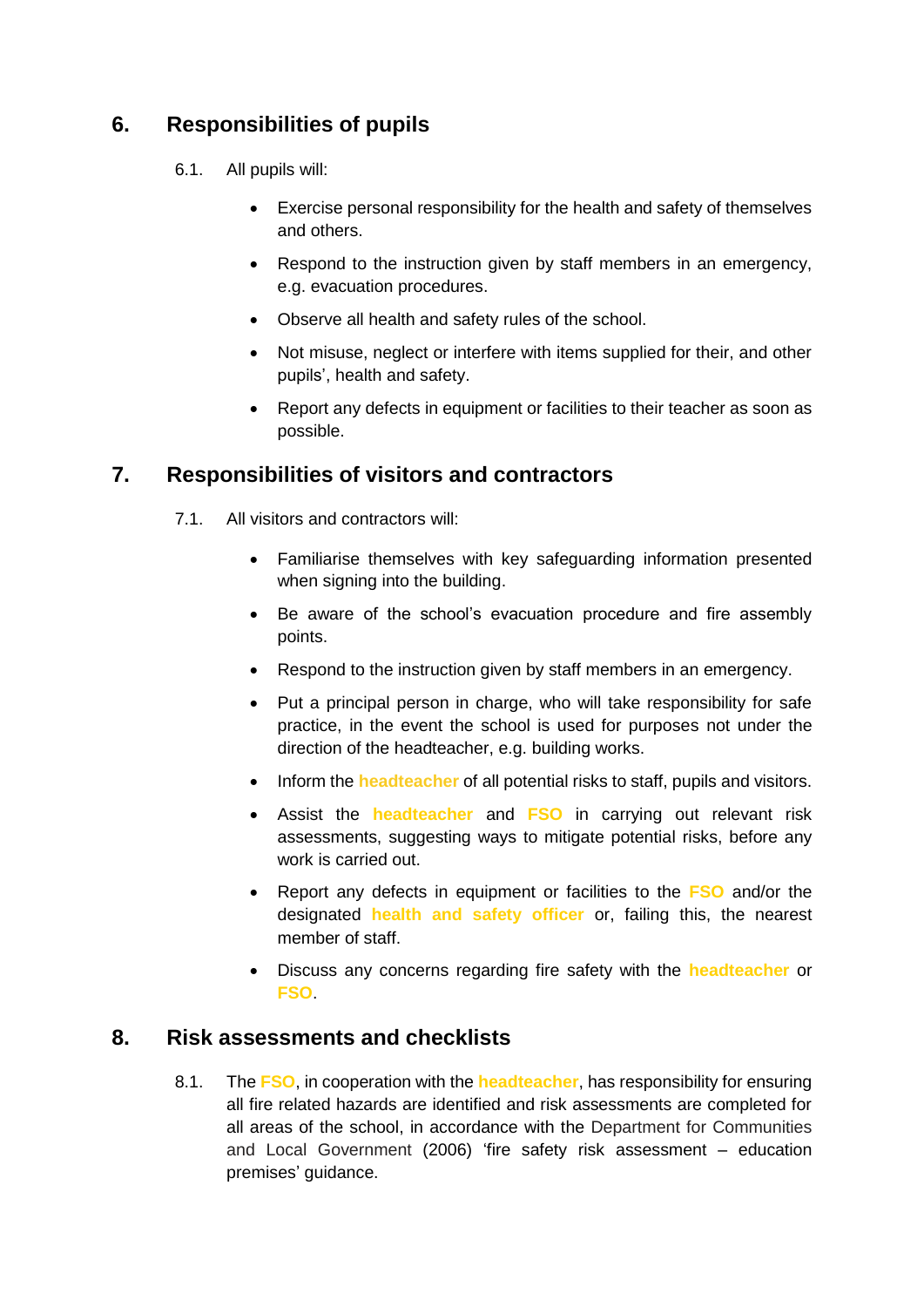- 8.2. The fire risk assessments will be reviewed by the **FSO** and, where necessary, amended after:
	- Any structural changes, e.g. alterations to the layout of the premises or refurbishment, have taken place.
	- Any change to the use of the school grounds which may affect the risk rating.
	- Any change to work processes or equipment which may introduce new fire hazards.
	- Any change to the number of people using the school, to ensure that fire escapes and fire assembly points can accommodate the numbers safely.
- 8.3. The **FSO** will use checklists to ensure all fire detection and protection equipment, e.g. smoke alarms and fire extinguishers, are in working order.
- 8.4. Checklists of all kitchen and electrical equipment, e.g. cookers and heaters, which pose a potential fire risk, will be taken to ensure they are in working order.

#### **9. Preventative measures**

- 9.1. Fire hazards, such as hot surfaces, naked flames, electrical equipment and flammable liquids, are identified by the **FSO** and measures are put in place to ensure these risks are mitigated and controlled.
- 9.2. Hot surfaces, such as electrical heaters, are kept uncovered and clear at all time.
- 9.3. All flammable materials and fuels, such as paper, cardboard and solvents are securely disposed of.
- 9.4. Where possible, naked flames and radiant heaters are replaced by fixed convector heaters or central heating systems.
- 9.5. Relevant risk assessments are undertaken before using certain equipment.
- 9.6. Stocks of flammable liquids, materials and gases are kept to a minimum and, where possible, outside, to ensure the risk of fires can be mitigated. If storing materials outside is viable or possible, they should be kept locked in secure cupboards, away from pupils.
- 9.7. Flammable liquids, materials and gases are kept separate from each other in storage.
- 9.8. All curtains, upholstered furniture and other soft furnishings are fire retardant, or have been treated to ensure their safety.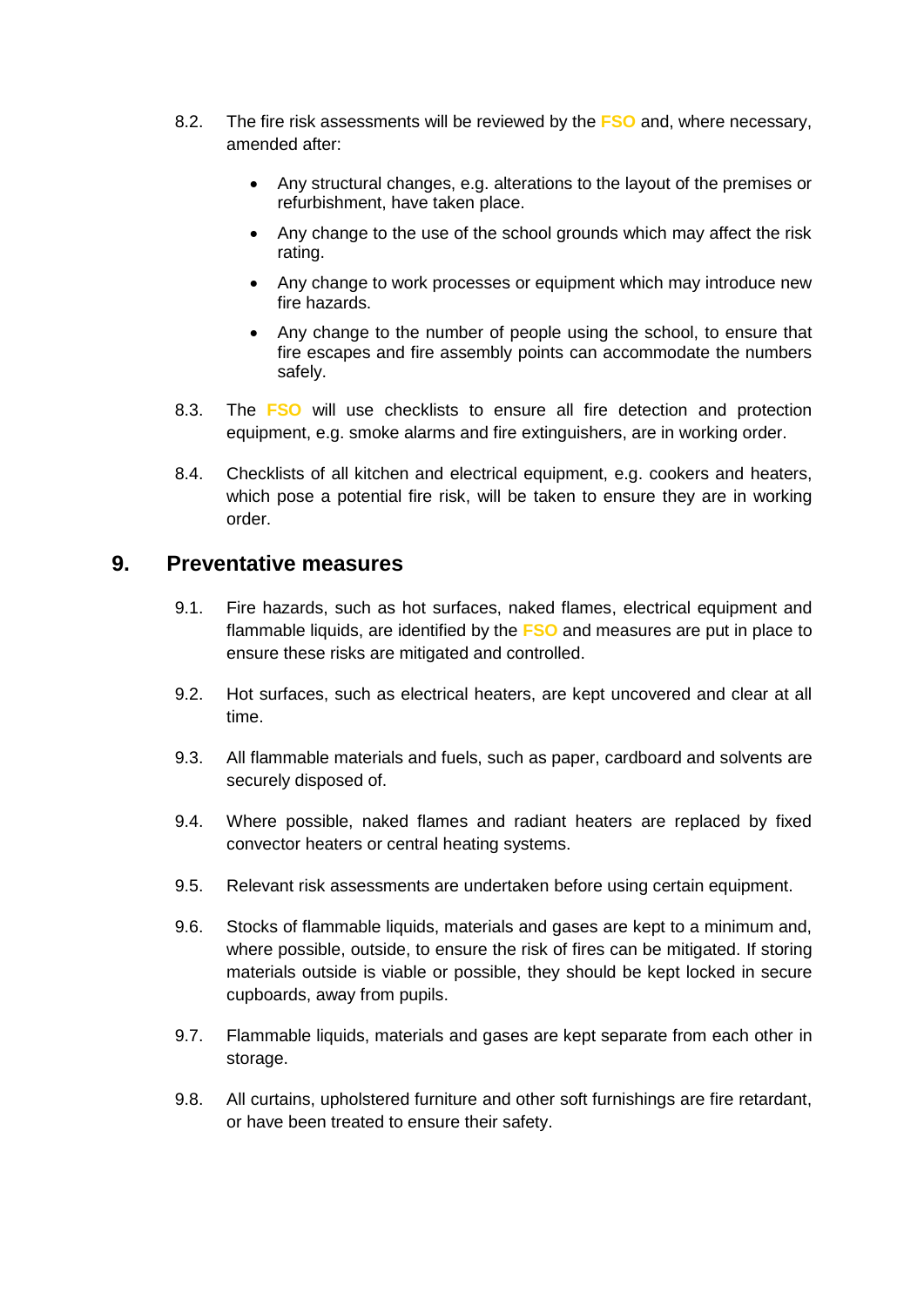# **10. Educating pupils**

- 10.1. At least **one** assembly per year, is dedicated to fire safety and mitigating the risk of a fire.
- 10.2. We are partnered with Tipton Fire Station who will visit school and link with topics / school curriculum and share key information.
- 10.3. The **FSO** will invite the local fire service to perform a presentation to pupils **once per year** in Year 4.
- 10.4. Pupils will be reminded to remain vigilant to fire and fire hazards, including flammable materials, during fire drills and other times where there is a heightened risk of fire, e.g. cooking lessons and science experiments.
- 10.5. The school's zero-tolerance approach to pupils unnecessarily tampering with fire alarms will be communicated during PSHE lessons / assemblies.
- 10.6. Any updates relevant to pupils, such as changes in responsibilities in the Fire Safety Policy, will be communicated to parents and pupils.

## **11. Measures for people with disabilities**

- 11.1. The **FSO** and **headteacher** will be notified of anyone who may be unable to evacuate the school unassisted – this person will be subject to a **PEEP**, created by the FSO. This may include being led out by a teacher.
- 11.2. To avoid serious injury, extra measures, such as editing timetables and moving classes, will be taken to ensure disabled pupils, members of staff or visitors don't attend lessons up flights of stairs, unless reasonable provisions e.g. lifts are in place.
- 11.3. Refuge areas are located around the school; in the event of a fire, and if there is no alternative escape route, people with physical disabilities should go to the nearest refuge area with a member of staff and wait for assistance to evacuate.
- 11.4. Visitors, pupils and staff with disabilities will be informed of the school's refuge areas on their arrival at the school.
- 11.5. Visual alarms, such as flashing lights and beacons are placed in all corridors throughout the school to ensure those with hearing difficulties are aware should a fire break out.

# **12. Cooking facilities**

12.1. To ensure potential fire hazards are mitigated whilst cooking, as part of the curriculum and in the school canteen, extra measures will be taken to ensure the safety of staff members, pupils, visitors and contractors.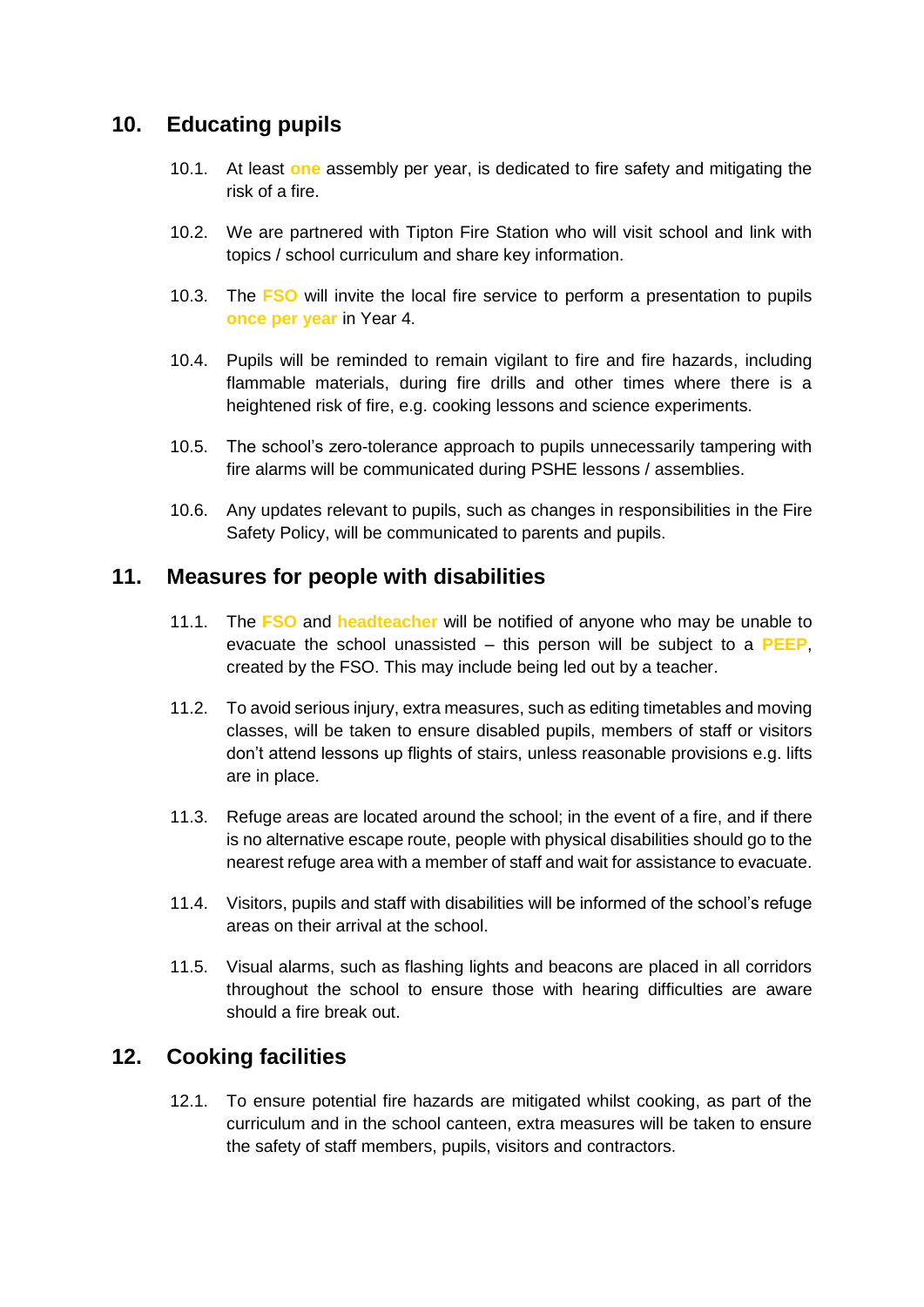- 12.2. The school canteen will be thoroughly cleaned at the end of each day, by the **catering staff**, to ensure potential fire hazards, such as excess grease, are mitigated.
- 12.3. The school's **site manager** will check all electrical equipment in the school annually, to ensure their usability and safety.
- 12.4. An electrical engineer will check all electrical equipment in the school canteen and classrooms **annually**, to ensure their usability and carry out any maintenance.
- 12.5. Flammable materials, such as flour, will be kept away from heat sources, including microwaves, cookers and radiators.
- 12.6. Food waste, including paper food wrappers, will be properly disposed of, and bins emptied **daily** to mitigate fire risks.
- 12.7. Staff members, including lunchtime supervisors, will report any defective equipment to the **site manager**, **FSO** or **headteacher** as soon as possible.

#### **13. Fire hazards**

- 13.1. Relevant risk assessments will be conducted to ensure areas for concern are identified and addressed.
- 13.2. Recycling bins are emptied **weekly** to mitigate risks.
- 13.3. To minimise the risk of a fire, outdoor waste containers and refuse bins will be kept at least **five** metres from the school building at all times.
- 13.4. Lighters, matches and other sources of ignition are kept in a locked store cupboard, away from pupils and can only be accessed after gaining permission from the **FSO**.
- 13.5. Electrical equipment is reviewed in accordance with relevant school policy, and steps are taken, e.g. regular checks by the **FSO**, to ensure equipment is maintained to a high standard.

# **14. Procedure in the event of a fire**

- 14.1. The person who discovers the fire/smoke will sound the nearest fire alarm.
- 14.2. On hearing the alarm, the building will be evacuated without delay and all pupils, staff members and visitors will proceed to their designated fire evacuation point for a register call.
- 14.3. During registers, pupils will remain silent to ensure the process can be completed quickly.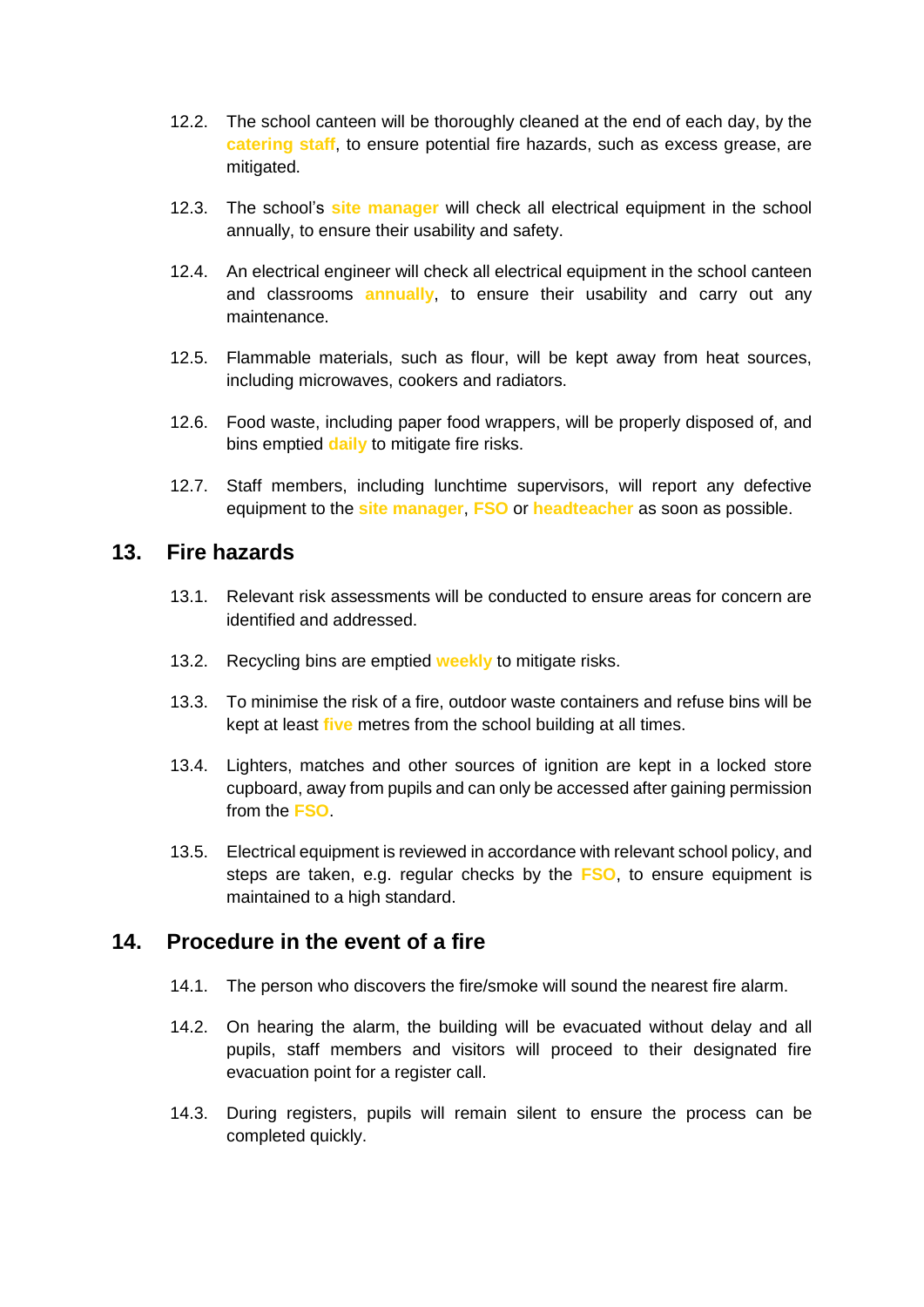- 14.4. As soon as the fire alarm sounds the fire brigade will be called, either **automatically** by **the automated fire alarm system**, or by the **FSO**.
- 14.5. People will only be allowed to re-enter the building once it has been deemed safe by the **FSO** or other responsible person, e.g. member of the fire brigade.
- 14.6. If the building is not safe to re-enter all staff members, pupils and visitors will be sent home until further notice. Pupils may be sent to another building if it is deemed fit for purpose by the **FSO** and a trained professional, e.g. member of the fire brigade.
- 14.7. In the event someone is injured in the fire, the **FSO** will ring for an ambulance immediately. Whilst waiting for the emergency services, the school's first aider will administer any first aid required.
- 14.8. Measures, such as multiple fire escapes and exits are put in place to ensure all staff members, pupils and visitors can escape the school.
- 14.9. Fire exits are kept clear and are clearly signed.
- 14.10. The school has a relevant and up-to-date **FEP** in place.
- 14.11. The **FEP** will be reviewed by the **FSO** and **headteacher once** per **year**, to ensure it is accurate and relevant.
- 14.12. As part of their training, all staff members will familiarise themselves with the **FEP**.

### **15. Detection equipment**

- 15.1. All areas and rooms, including offices and cupboards, within the school are fitted with a smoke detector. Larger rooms, such as the school hall, are fitted with a heat and smoke detector.
- 15.2. Areas with a greater risk of fire, such as kitchens and science labs, will be fitted with two smoke and heat detectors.
- 15.3. Detection equipment will be tested by the **site manager weekly**.
- 15.4. A trained electrical engineer will test the smoke and fire detectors a minimum of twice per year; any required maintenance will also be carried out by the engineer.
- 15.5. The school's budget is adjusted to ensure the upkeep of fire detection equipment.

#### **16. Protection equipment**

16.1. Fire protection equipment is available and easily accessible all around the school.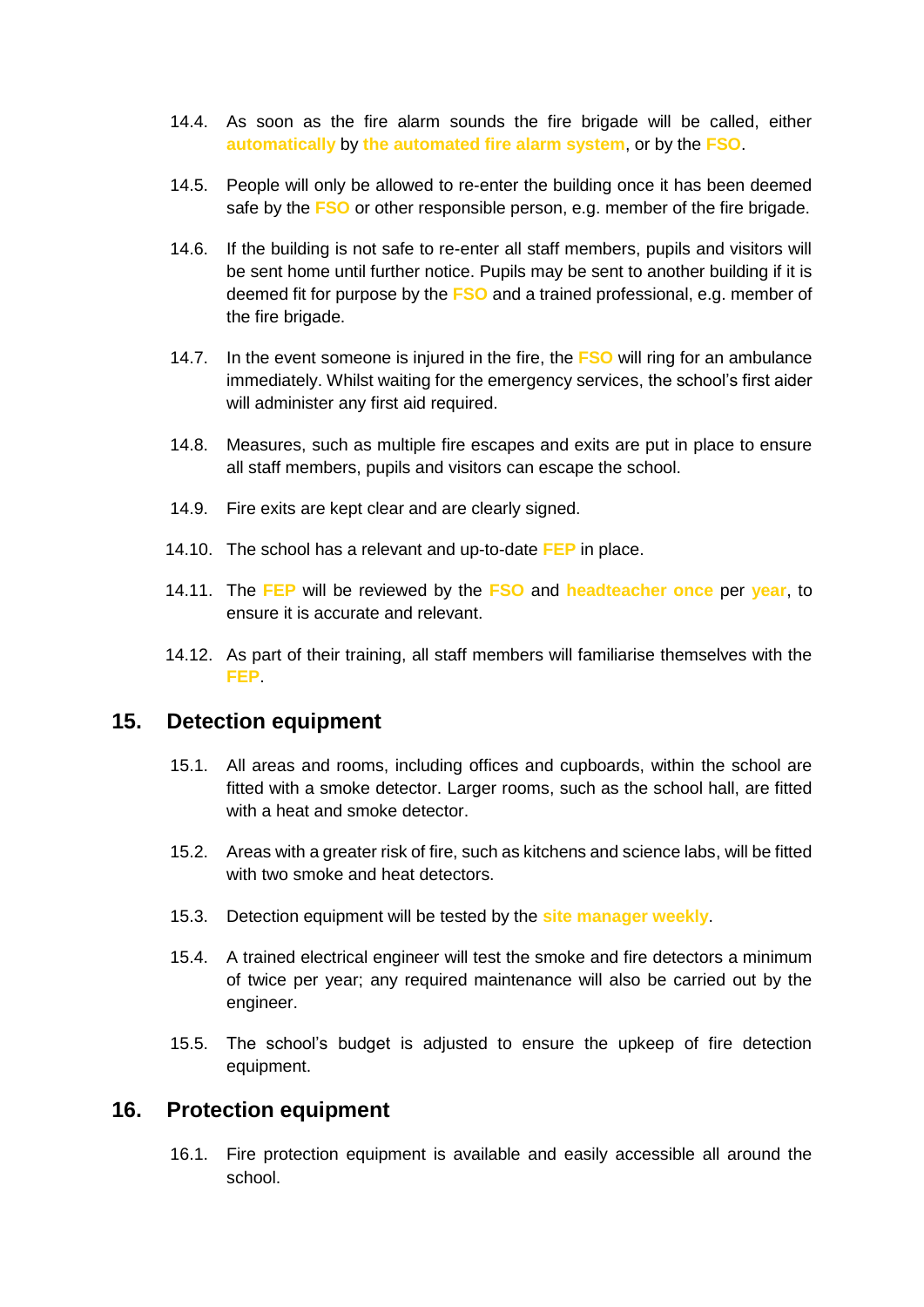- 16.2. Fire blankets are available in all school kitchens.
- 16.3. All fire protection equipment is maintained annually.
- 16.4. Emergency lighting is installed; in the event that normal lights fail during a fire these emergency lights will illuminate exit routes and help people escape if visibility is poor.
- 16.5. Emergency lighting will be tested **monthly** by the **FSO** to ensure it remains in full working order.

## **17. Fire drills**

- 17.1. The **FSO** will carry out random fire drills at least **once** per **term**.
- 17.2. All staff members, pupils, visitors and contractors will be expected to take part in the drill.
- 17.3. Pupils will go to their class's designated evacuation point for a registration call.
- 17.4. Class teachers and pupils will only be allowed to return to their lessons/activities once all registers have been called.
- 17.5. Non-teaching staff members, e.g. the school business manager, visitors and contractors, will be allowed to return to their work once the **headteacher** has finished the registers.
- 17.6. Depending on the success of the fire drill, e.g. how long the evacuation took; the **FSO** may make suggestions based on how the school can ensure the safe and quick evacuation of the school. Any improvements will be noted in the school's **Fire Evacuation Record**.
- 17.7. During the fire drill, teachers will take a zero-tolerance approach to pupils misbehaving or running.
- 17.8. Pupils will be expected to behave vigilantly, as they would in the event of a real fire.
- 17.9. The **FSO** will make notes based on the evacuation, e.g. speed and organisation, in the school's **Fire Evacuation Record**.

#### **18. Staff training**

- 18.1. Staff will undergo mandatory fire safety training after joining the school.
- 18.2. All updates to the Fire Safety Policy and other relevant school documents, such as risk assessments and procedures, will be communicated to all staff members.